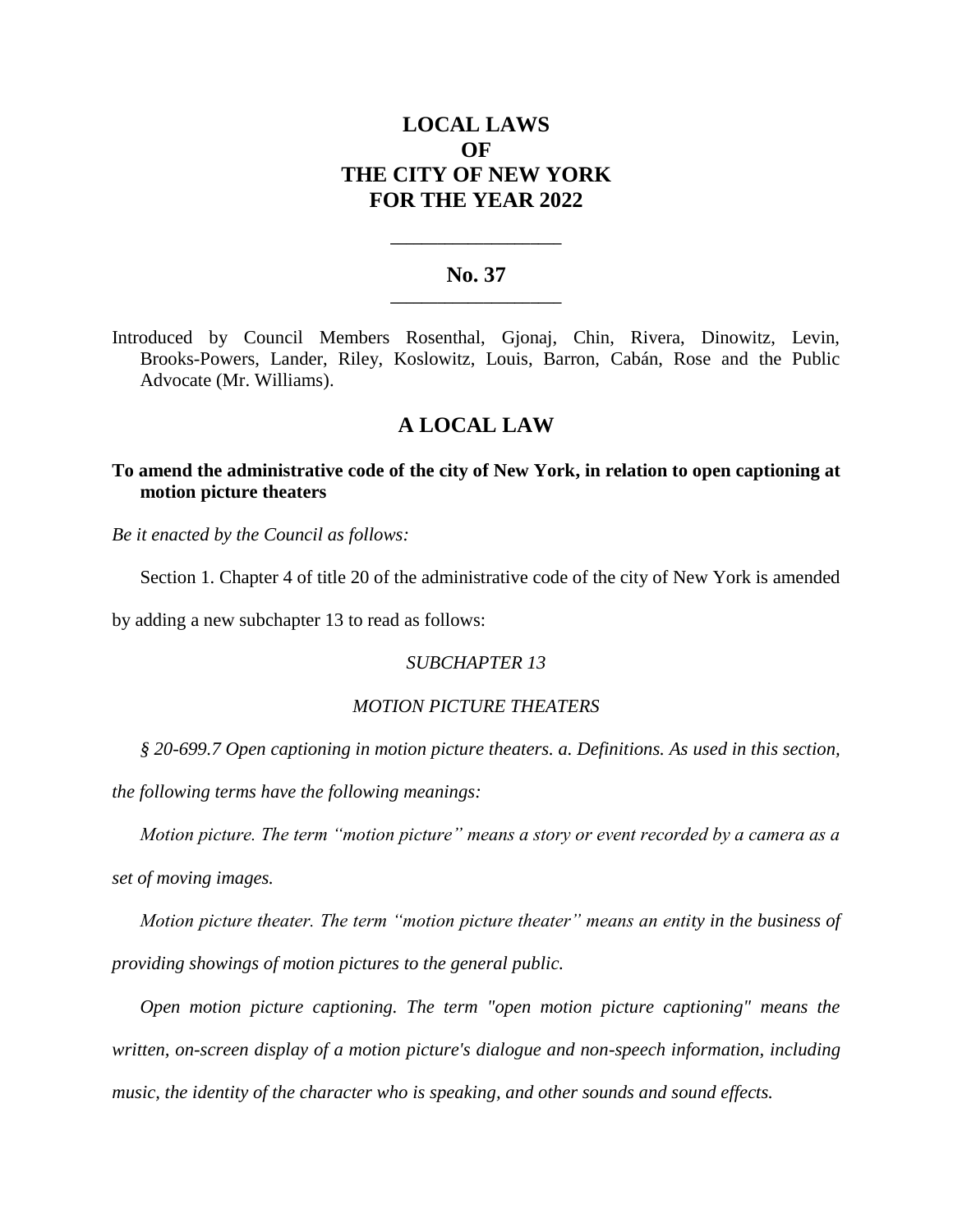*Peak motion picture attendance hours. The term "peak motion picture attendance hours" means the hours between 5:59 p.m. and 11:01 p.m. on Friday and the hours between 11:29 a.m. and 11:01 p.m. on Saturday or Sunday.*

*b. Open motion picture captioning required. A motion picture theater that offers more than 10 motion picture showings per week shall provide scheduled showings of motion pictures with open motion picture captioning such that at least one quarter of all showings of a motion picture with four or more showings during a one-week time period shall have open motion picture captioning, except that no more than four open captioning showings of a single motion picture shall be required in a one-week time period.*

*c. Exceptions. A motion picture that is produced and distributed without open motion picture captioning is not subject to the provisions of subdivision b of this section.*

*d. Timing. 1. At least half of the scheduled showings required pursuant to subdivision b of this section shall begin and end within peak motion picture attendance hours, unless fewer than 1 in 8 showings of a motion picture is screened during peak motion picture attendance hours, in which case this requirement is met if all screenings of such motion picture during peak motion picture attendance hours have open motion picture captioning.* 

*2. At least half of the scheduled showings required pursuant to subdivision b of this section that are scheduled outside of peak motion picture attendance hours shall start after 5:59 p.m. and finish before 11:01 p.m. on Mondays, Tuesdays, Wednesdays or Thursdays, unless fewer than 1 in 8 showings of a motion picture is screened after 5:59 p.m. on Mondays, Tuesdays, Wednesdays or Thursdays, in which case this requirement is met if all screenings of such motion picture during such times have open motion picture captioning.*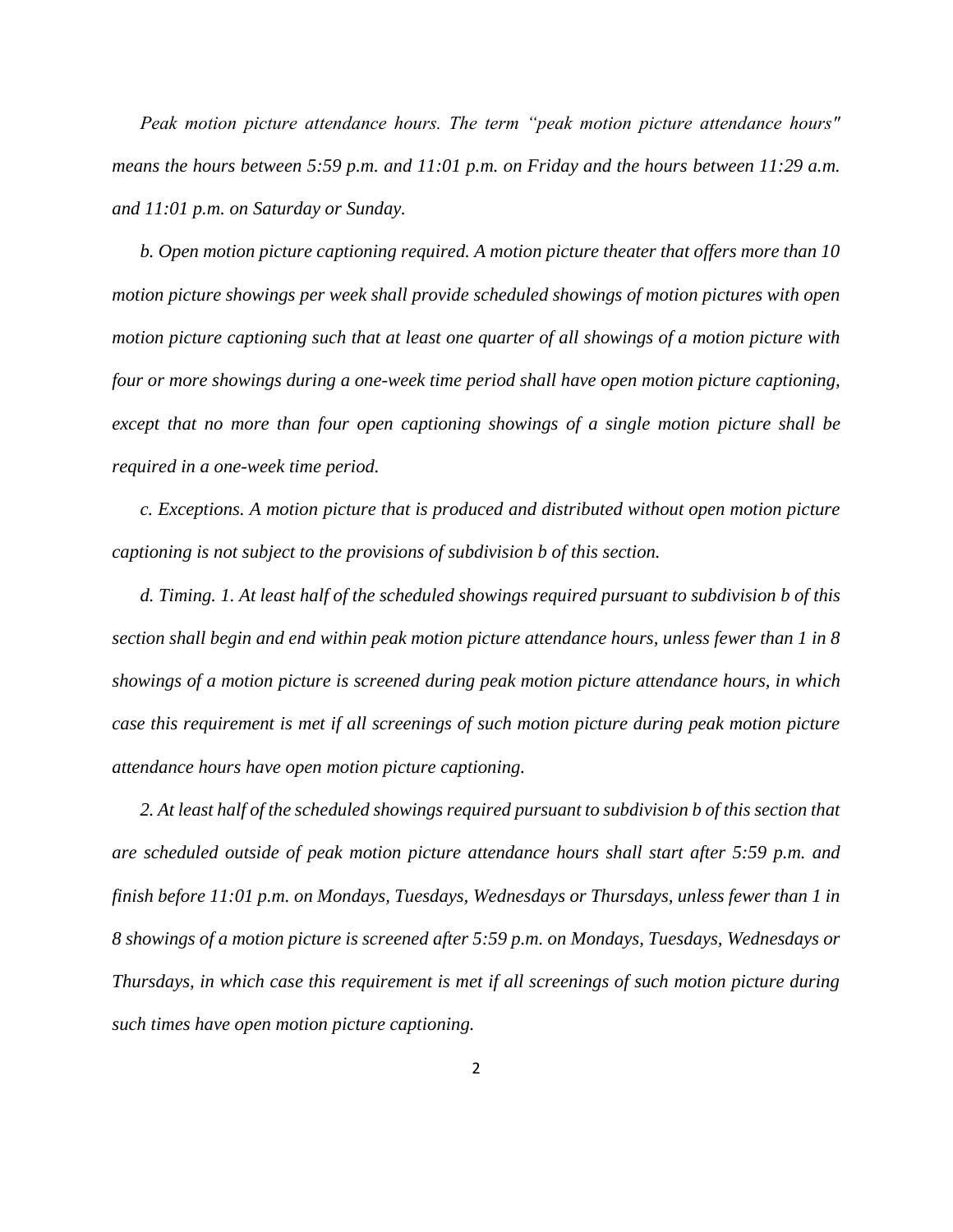*3. No showing of a motion picture with open motion picture captioning that overlaps with another showing of a motion picture with open motion picture captioning shall be counted toward the minimum number of showings required by this section except where it is not practicable to avoid such overlap.*

*4. Nothing in this subchapter shall prevent a motion picture theater from showing more motion pictures with open captioning than required by subdivision b of this section.* 

*e. Public notice. A motion picture theater subject to the provisions of subdivision b of this section shall advertise the date and time of motion picture showings required by subdivision b in the same manner as the motion picture theater advertises all other motion picture showings and shall indicate which showings will include open motion picture captioning.*

*f. Records. Every motion picture theater shall maintain documents sufficient to demonstrate compliance with the requirements of this subchapter for a period of at least three years.*

*g. Violations. Any motion picture theater that violates any of the provisions of this section shall be subject to a civil penalty of not less than \$100 nor more than \$500 for each violation.*

§ 2. This local law takes effect 120 days after it becomes law.

#### THE CITY OF NEW YORK, OFFICE OF THE CITY CLERK, s.s.:

I hereby certify that the foregoing is a true copy of a local law of The City of New York, passed by the Council on December 15, 2021 and returned unsigned by the Mayor on January 14, 2022.

MICHAEL M. McSWEENEY, City Clerk, Clerk of the Council.